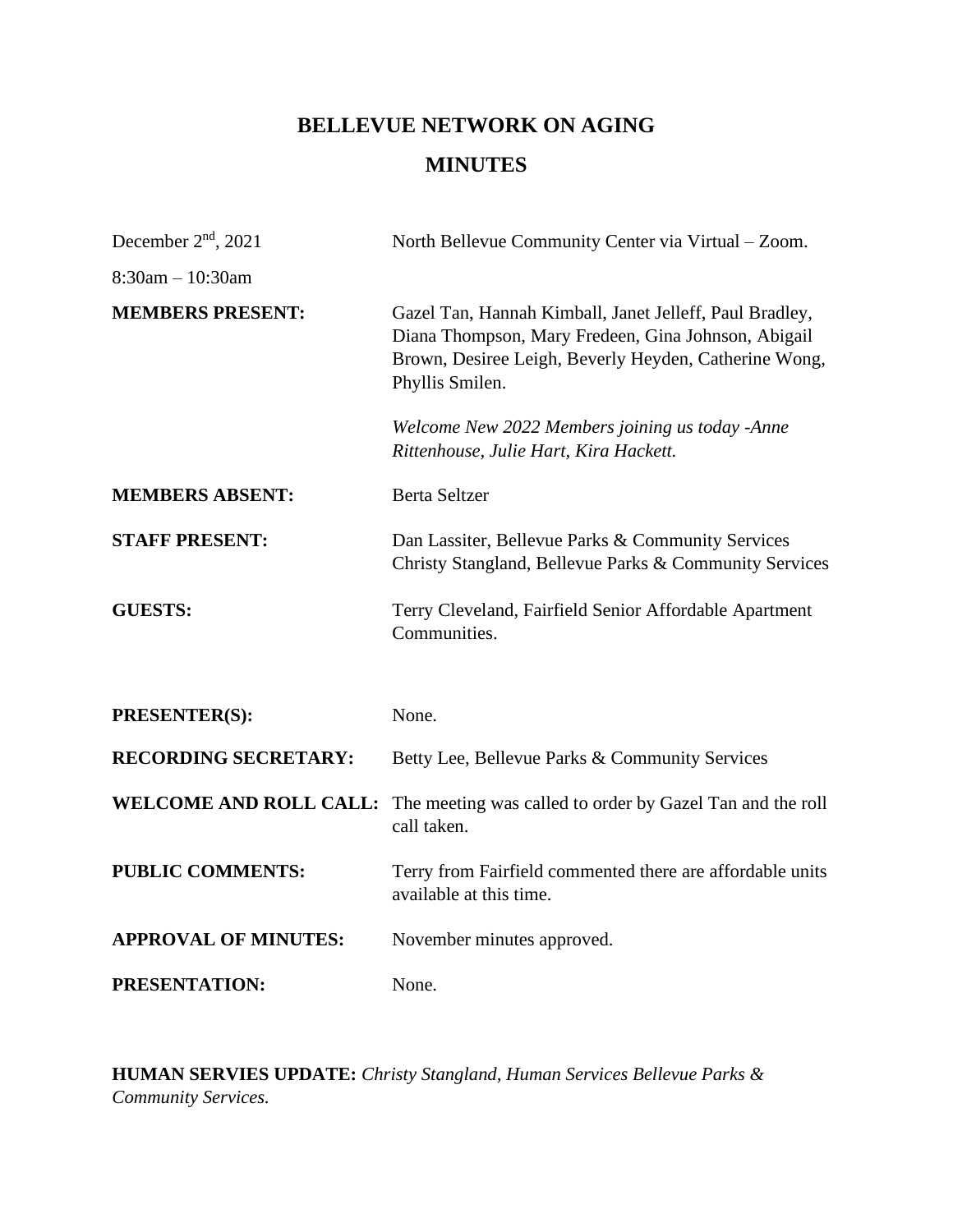*Introduction of Human Services for new members – Human Services Department feels the importance of being involved in BNOA because senior issues are often overlooked. Christy Stangland attends BNOA monthly meetings to give monthly Human Services update and to hear what's happening in the community and stay aware of issues and challenges. Human Services Department funds agencies, it doesn't provide direct services.* 

- ❖ Department is still recruiting for a Human Services Manager please send any leads their way. Application deadline is December 21<sup>st</sup>, Christy will forward the job description to Dan to forward to BNOA members.
- ❖ Unfortunately, ARCH isn't redoing their housing needs assessment, so it is difficult to determine the current needs for seniors. Hopefully this information will be updated when Janet Lewine's position is filled.
- ❖ ARPA position will not be filled due to funding that ends in Aug 2022 which doesn't give new hire to have much time to do the work. Christy will be taking on ARPA starting January.
- ❖ Please always feel free to reach out to Christy via phone or email with questions.

**COMMITTEE REPORTS:** *Members were asked to read the following committee report minutes before the meeting for discussion:* 

#### **ADVOCACY COMMITTEE MINUTES:**

- 1. SENIOR LOBBY CONFERENCE Discussion of Senior Lobby October 21st webinar. Desiree said that the meeting was interesting and she relearned some things that had been presented in the past. Diana said she was interested in the presentation which focused on how the federal government is organized in relation to seniors. Kathy stated she would send to all BNOA/KSC advocacy members a link to the power points presented at the meeting.
- 2. DISCUSION OF WHAT IS HAPPENING AT THE FEDERAL LEVEL. A great deal of what we have supported will not be included in currently proposed legislation. However, at this point it appears Medicare will be expanded to include hearing aids for persons with severe and profound hearing loss. Diana noted that AARP is still trying to get one important change—reduction of price of medication.
- 3. Discussion of Proposed State Legislative Agenda. The following suggestions for our agenda were presented by Diana. (She included some examples of bills and monetary requests related to the majority of these items. She also noted she had contacted the Alzheimer's Association about bills they are supporting and will receive information by end of November.) Diana also noted she had written Senator Keiser, who drafts many of the bills regarding the price of Medicine, and suggested she might want to contact Rep. Slatter, a retired pharmacist.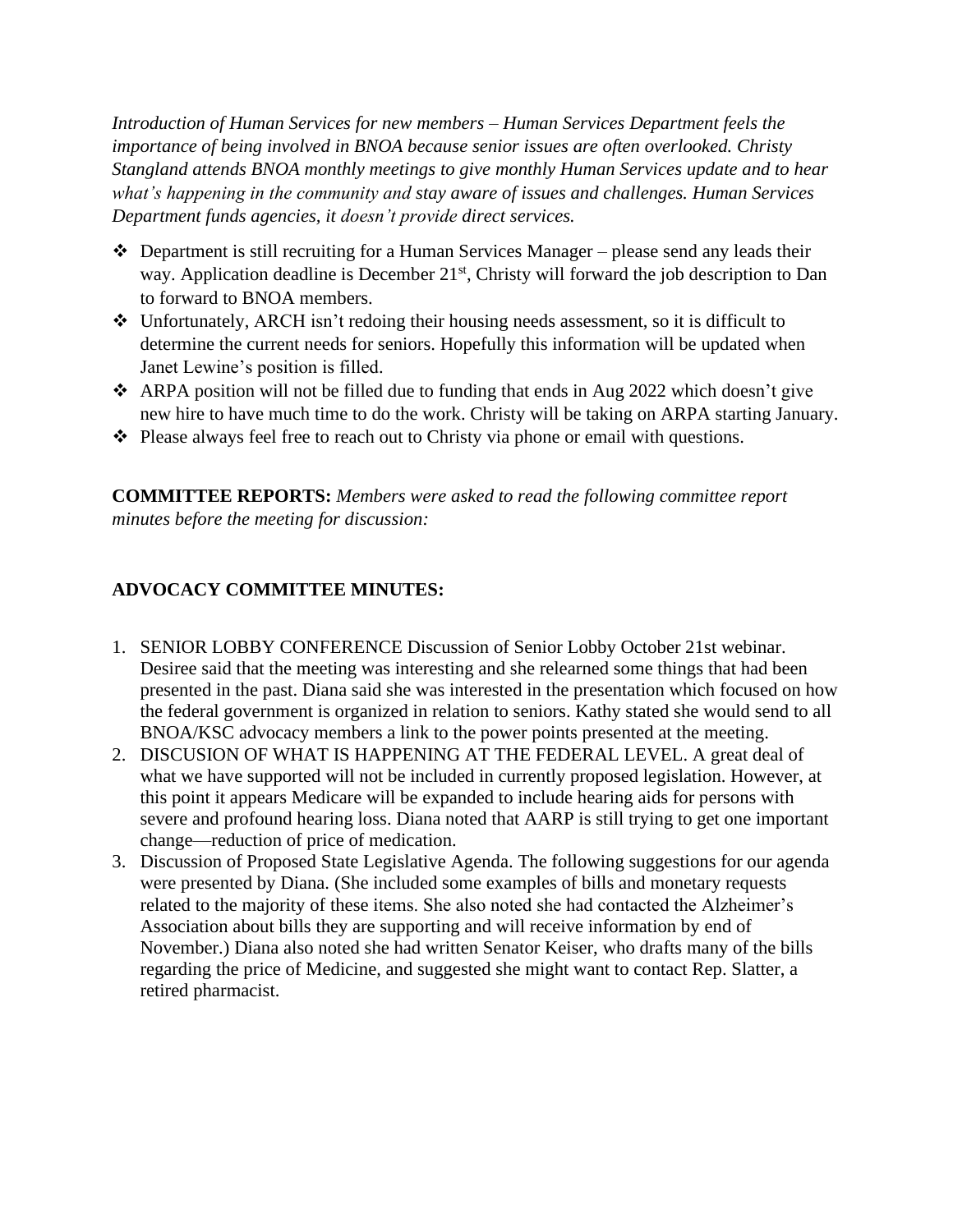**BNOA /KSC State proposed Legislative Agenda**

1)**Maintain Washington's Long-Term-Care Infrastructure and increase support and availability of services which enable older adults to remain in their homes and in the community** 

**2) Support legislation, which will reduce the price of prescribed medication 3)Increase access to death with dignity under Washington's Death with Dignity Act 4)Support and fund legislation that will assist persons with dementia, their families, and organizations that serve persons with dementia** 

**5)Support legislation that will adequately fund the Housing Trust Fund and assist seniors in aging in place, while retaining the power of municipalities to enact zoning law.** 

- The members agreed on all items except Caryn (KSC) opposed item 3. Diana stated she would bring up this issue when she gave a report to the BNOA.
- Abigail gave her thoughts on items that the Advocacy Committee might want to include in our 2022 local legislative agenda.
	- a. Changes in City regulations and procedures, so that it can by easier for seniors to remain in their homes and age in place

Abigail believes that current regulations, the waiting time if you seek variance, the cost of a variance, and the response of builders can stand in the way of seniors modifying their home when modification is needed to age in place. She believes that lower costs, quicker response by the City and a change in setback requirements could enable more seniors to make modifications to their home so they could continue to live at home. (Examples of home modifications needed to enable some seniors to age in place: a) add a bedroom to ground floor, b) make a bathroom useable, c) modify a stair case so you can add chairlift)

b. Help with current technology: e.g. helping seniors if they get hacked, lower cost for broadband (Diana recommended we should wait on this issue until we find out what is happening in Broadband, etc. due to action and funding in the 2022 Washington legislative session

c. Need for advance notice to seniors and Bellevue residents if major building changes are being considered in Bellevue or at the border of Bellevue and another jurisdiction. We didn't receive notice of the low-cost housing unit to be located at the Bellevue-Redmond border nor the hotel near Microsoft.) What can we do to get notification in advance? What can be done so we can give input? Need to contact local politicians, City managers, etc.

❖ Next years committee choices: Dan will send out committee meeting information to all new members to attend if interested so that new members can preview the committees before choosing in January.

#### **OUTREACH & EDUCATION COMMITTEE MINUTES:**

1. Primary discussion centered around resources for caregivers, emphasis will be on unpaid caregivers who lack institutional support. Abigail and Paul have already made headway on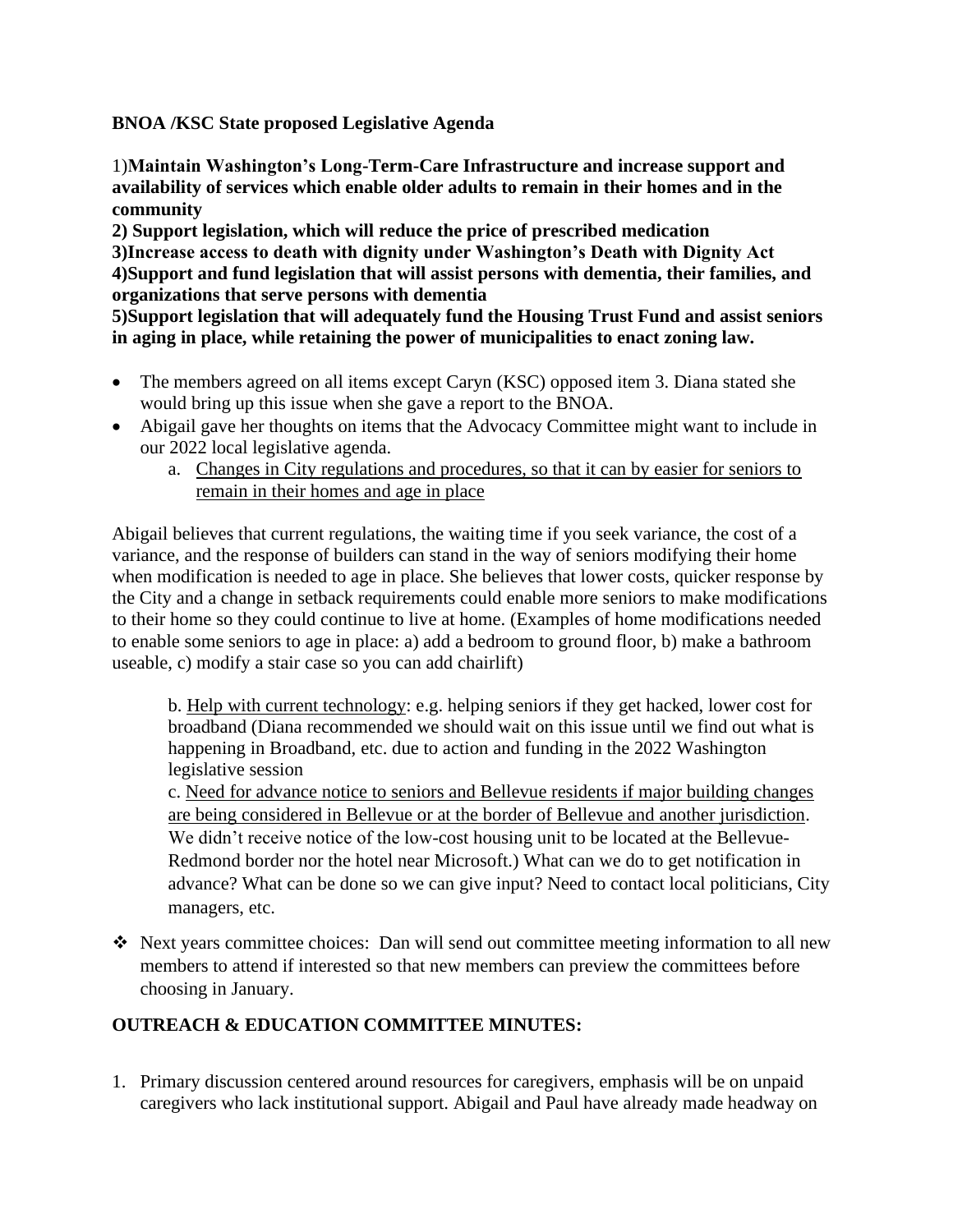resource lists for dementia. Gazel suggested locating value-added newsletter sources and adding their links to our materials. Some caregivers are not adept at using the internet, language barriers exist, so printed materials will also be available. Each of us will find an applicable website and order pamphlets. In addition to caregiving information, access to affordable legal help for elder law, estate planning, and power-of-attorney should be available.

- 2. Saturday 11/20 is final 2021 Bellevue Farmers Market, so we'll be without this distribution point until May 2022.
- ❖ The library has done a great job of displaying flyers and Neighborhood News.
- ❖ The information submitted for the new resource book should be getting close to being done, Dan will send it out to the committee for final approval before printing.
- ❖ Committee is still working on caregiver packet and gathering resources, please forward any resource you think that will be helpful to the outreach committee.
- ❖ Diana will be writing an article on legal for January, thank you.

## **HOUSING AND TRANSPORTATION MINUTES:**

- Conversation focused on affordable housing currently being built, existing housing stock in older neighborhoods being replaced by mega-houses, the need for "senior housing" setasides, and the challenge of downsizing in your neighborhood.
- Berta noted that seniors need to weigh in on senior affordable housing needs and have a "say" in where the affordable housing dollars are going. The emphasis is clearly on workforce housing and homeless housing, not seniors. A senior in Bellevue who sells is unlikely to be able to stay in their neighborhood or even in the City of Bellevue. AMI is currently \$120K+, and a good many seniors who've been retired for 20 or 30 years are on fixed incomes that do not rise with the market, inflation, or hot real-estate market.
- This discussion further focused on the need for seniors to plan for the future before the future overtakes them. Most are ill prepared for a sudden change in housing needs, medical challenges, or financial changes. Homework assignment: who do you have in your life who can and will help you survive? No one likes to ask for help, independence is a source of pride for most older adults. The Washington DSHS has a good series of questions on their website to help with this exercise.
- The COB just published flyers entitled *Do you need Rental or Mortgage Assistance?* which we'll distribute. ARPA limits for housing assistance are based on 2021 HUD income limits.
- ❖ Diana shared something interesting from State legislative agenda for Bellevue Bellevue strongly urges legislature to honor local decision making authority and refrain from preempting the authority of city elected officials who are closest to the people that they serve. The city strongly opposes unfunded mandates and state preemption of local authority.
	- This caused a big problem last year because the city can't control the zoning.
	- Hannah stated this is House bill  $1220$  from  $2020 it$  was written to allegedly enhance and embellish the ability to build affordable housing but what it did was to step over local authorities with new zoning.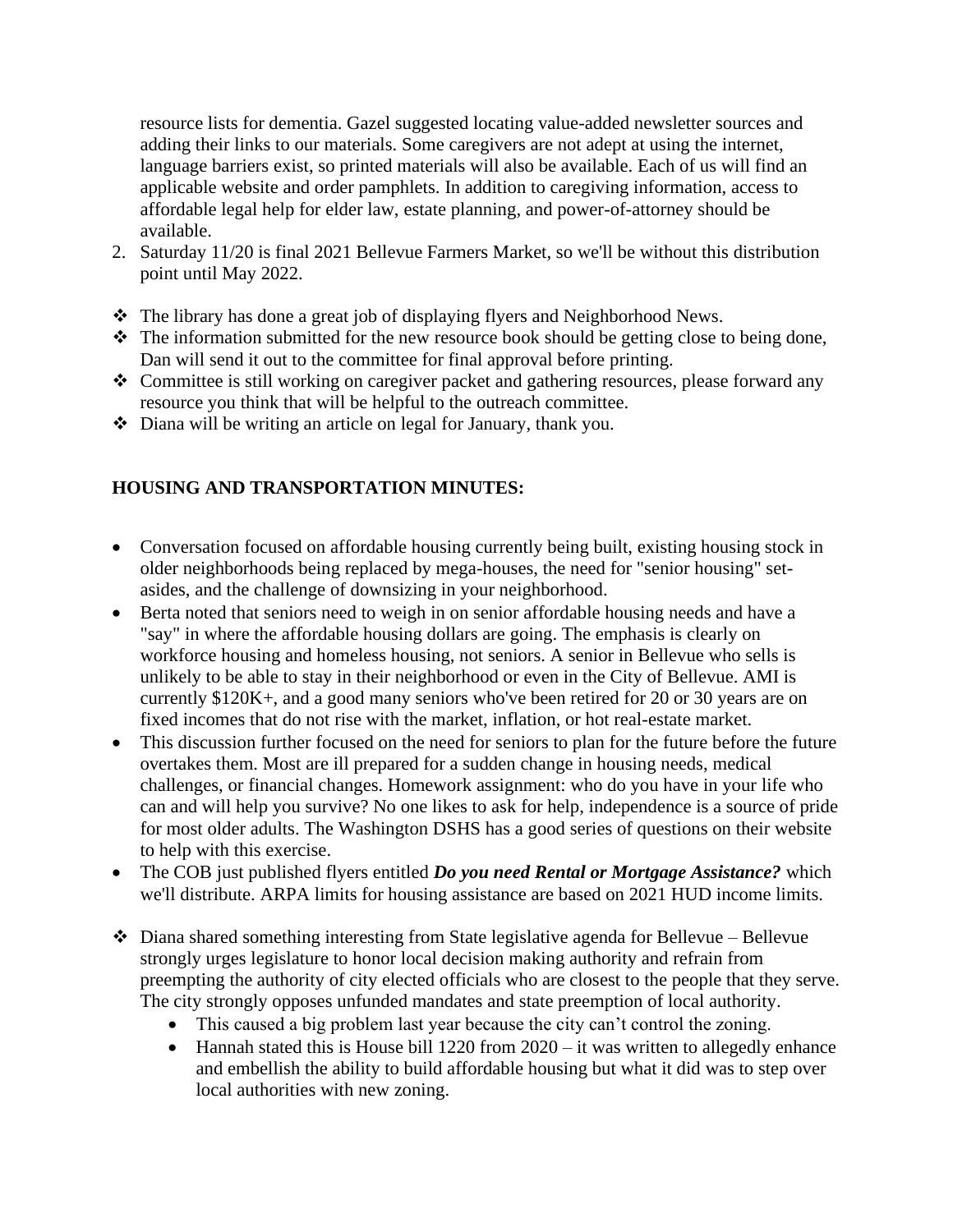- The city has no right to control the number of people living in a household.
- ❖ New women's shelter coming in at Silver Cloud next to the library in downtown.
- ❖ Mary's place opening a new family shelter for families with children with medical issues. Mary's place works with Motels that went out of business to provide shelter until it is occupied by a new owner to get use of it at a very low cost. This is not funded by the city, so council does not need to approve it. This is different from the Silver Cloud in Redmond that was purchased by King County as a homeless shelter. Website for additional info: [www.marysplaceseattle.org/bellevue-family-center](http://www.marysplaceseattle.org/bellevue-family-center)
- ❖ The BNOA members had additional questions on availability of affordable housing for Terry but due to lack of time today, the Housing & Transportation committee will invite Terry Cleveland to the next committee meeting for questions and answers. Feel free to email her with additional questions: [tcleveland@ffres.com](mailto:tcleveland@ffres.com)

## **COMMUNITY PARTNERSHIP REPORT:**

Eastside Easy Rider Collaborative: Report has been sent to BNOA members.

• What's happening with Hopelink transportation? Camille Heatherly moved on to King County's Department of Equity. Brianna Boyce is the new coordinator.

WA Senior Lobby, Aging and Disability: Nothing to report at this time.

## **COMMUNITY MEETINGS:**

- ❖ Congratulations to Abigail and Janet for graduating Bellevue essentials. Both highly suggesting others to apply. Also registered and joined the Engaging Bellevue site which anyone can register for, Abigail commented there's a wealth of information so please sign up if you're interested.
- ❖ Abigail met with Eastside Interface Social Concerns Council. In part to talk about Momentia but also talked to them about BNOA and Old Friend's Club (Memory Loss Group) and how possibly to become involved.
- ❖ Phyllis met with Mark Dones, the CEO for the King County Regional Homelessness Authority. He feels that people are homeless not because of drugs or poor decisions but that homelessness causes more homelessness.

#### **NEW BUSINESS:** *(Dan)*

- ❖ Change to bylaws: The interview committee met and spoke with many great candidates for BNOA. Someone who lives in Redmond and works mainly at home applied, and the committee unanimously agreed that she would be an excellent addition to BNOA, thus bringing the suggested changes to the bylaws.
	- The bylaws right now indicate that one needs to be a resident of or work in Bellevue to be on the BNOA.